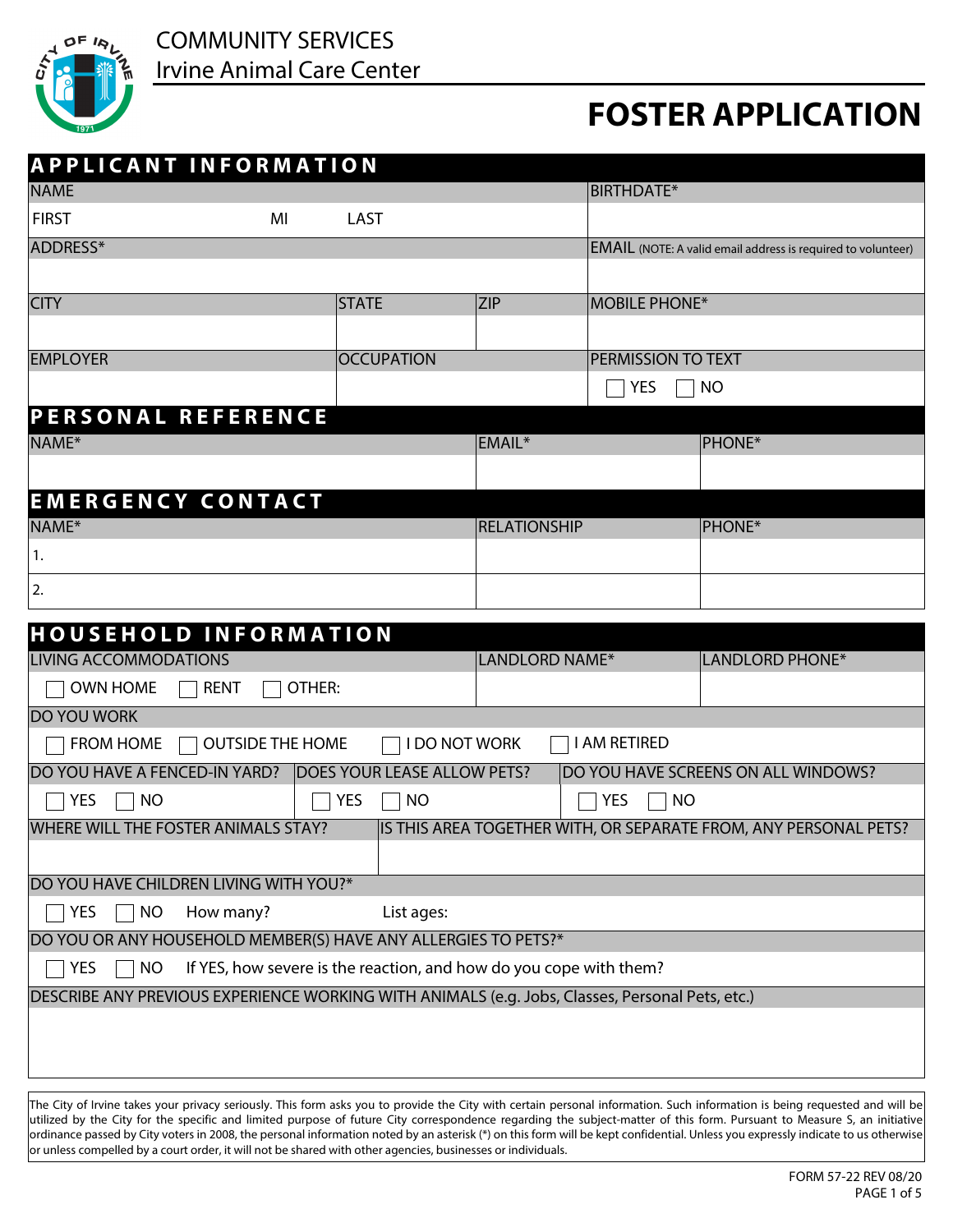## **FOSTER APPLICATION**

| <b>DO YOU HAVE PETS?</b>                                                          |                  |            |                                        |                                        |  |  |  |  |
|-----------------------------------------------------------------------------------|------------------|------------|----------------------------------------|----------------------------------------|--|--|--|--|
| <b>YES</b><br><b>NO</b><br>If YES, please complete section below:                 |                  |            |                                        |                                        |  |  |  |  |
| <b>BREED</b>                                                                      | <b>GENDER</b>    | <b>AGE</b> | <b>ARE VACCINES</b><br><b>CURRENT?</b> | <b>IS YOUR PET</b><br>SPAYED/NEUTERED? |  |  |  |  |
|                                                                                   |                  |            | <b>YES</b><br><b>NO</b>                | <b>YES</b><br><b>NO</b>                |  |  |  |  |
|                                                                                   |                  |            | <b>YES</b><br><b>NO</b>                | <b>YES</b><br><b>NO</b>                |  |  |  |  |
|                                                                                   |                  |            | <b>YES</b><br><b>NO</b>                | <b>YES</b><br><b>NO</b>                |  |  |  |  |
|                                                                                   |                  |            | <b>YES</b><br><b>NO</b>                | <b>YES</b><br><b>NO</b>                |  |  |  |  |
| WHAT ARE THE CARE ARRANGEMENTS WHEN YOU ARE NOT AT HOME?                          |                  |            |                                        |                                        |  |  |  |  |
|                                                                                   |                  |            |                                        |                                        |  |  |  |  |
|                                                                                   |                  |            |                                        |                                        |  |  |  |  |
| DESCRIBE ANY BEHAVIORAL CONCERNS OR MEDICAL CONDITIONS OF YOUR PETS*              |                  |            |                                        |                                        |  |  |  |  |
|                                                                                   |                  |            |                                        |                                        |  |  |  |  |
|                                                                                   |                  |            |                                        |                                        |  |  |  |  |
| IF YOU DO NOT HAVE ANY PETS NOW, HAVE YOU PREVIOUSLY HAD PETS?                    |                  |            |                                        |                                        |  |  |  |  |
| <b>YES</b><br>If YES, where are they now?<br><b>NO</b>                            |                  |            |                                        |                                        |  |  |  |  |
| <b>FOSTER CARE INFORMATION</b>                                                    |                  |            |                                        |                                        |  |  |  |  |
| HOW MUCH TIME CAN YOU DEVOTE TO FOSTER CARE?                                      |                  |            |                                        |                                        |  |  |  |  |
| During the DAY?                                                                   | <b>EVENINGS?</b> |            | <b>WEEKENDS?</b>                       |                                        |  |  |  |  |
| ARE YOU ABLE TO ACCEPT A FOSTER ASSIGNMENT FOR AT LEAST FOUR (4) WEEKS AT A TIME? |                  |            |                                        |                                        |  |  |  |  |
| <b>YES</b><br><b>NO</b>                                                           |                  |            |                                        |                                        |  |  |  |  |
| WHAT TYPE(S) OF ANIMALS WOULD YOU LIKE TO FOSTER?                                 |                  |            |                                        |                                        |  |  |  |  |
| <b>DOG</b><br><b>CAT</b><br><b>RABBIT</b>                                         |                  |            |                                        |                                        |  |  |  |  |
| WHAT KIND OF ANIMAL(S) ARE YOU ABLE TO CARE FOR?                                  |                  |            |                                        |                                        |  |  |  |  |
| INJURED/ILL (may require medication 3-4 times per day)                            |                  |            |                                        |                                        |  |  |  |  |
| PREGNANT MOTHER                                                                   |                  |            |                                        |                                        |  |  |  |  |
| <b>MOTHER WITH LITTER</b>                                                         |                  |            |                                        |                                        |  |  |  |  |
| BOTTLE BABIES (requires feeding every 2-3 hours around the clock)                 |                  |            |                                        |                                        |  |  |  |  |
| WEANING BABIES (requires feeding every 4 hours around the clock)                  |                  |            |                                        |                                        |  |  |  |  |
| ORPHANED BABIES EATING ON THEIR OWN                                               |                  |            |                                        |                                        |  |  |  |  |
| ANIMALS ON A BEHAVIOR/TRAINING PLAN                                               |                  |            |                                        |                                        |  |  |  |  |
|                                                                                   |                  |            |                                        |                                        |  |  |  |  |

The City of Irvine takes your privacy seriously. This form asks you to provide the City with certain personal information. Such information is being requested and will be utilized by the City for the specific and limited purpose of future City correspondence regarding the subject-matter of this form. Pursuant to Measure S, an initiative ordinance passed by City voters in 2008, the personal information noted by an asterisk (\*) on this form will be kept confidential. Unless you expressly indicate to us otherwise or unless compelled by a court order, it will not be shared with other agencies, businesses or individuals.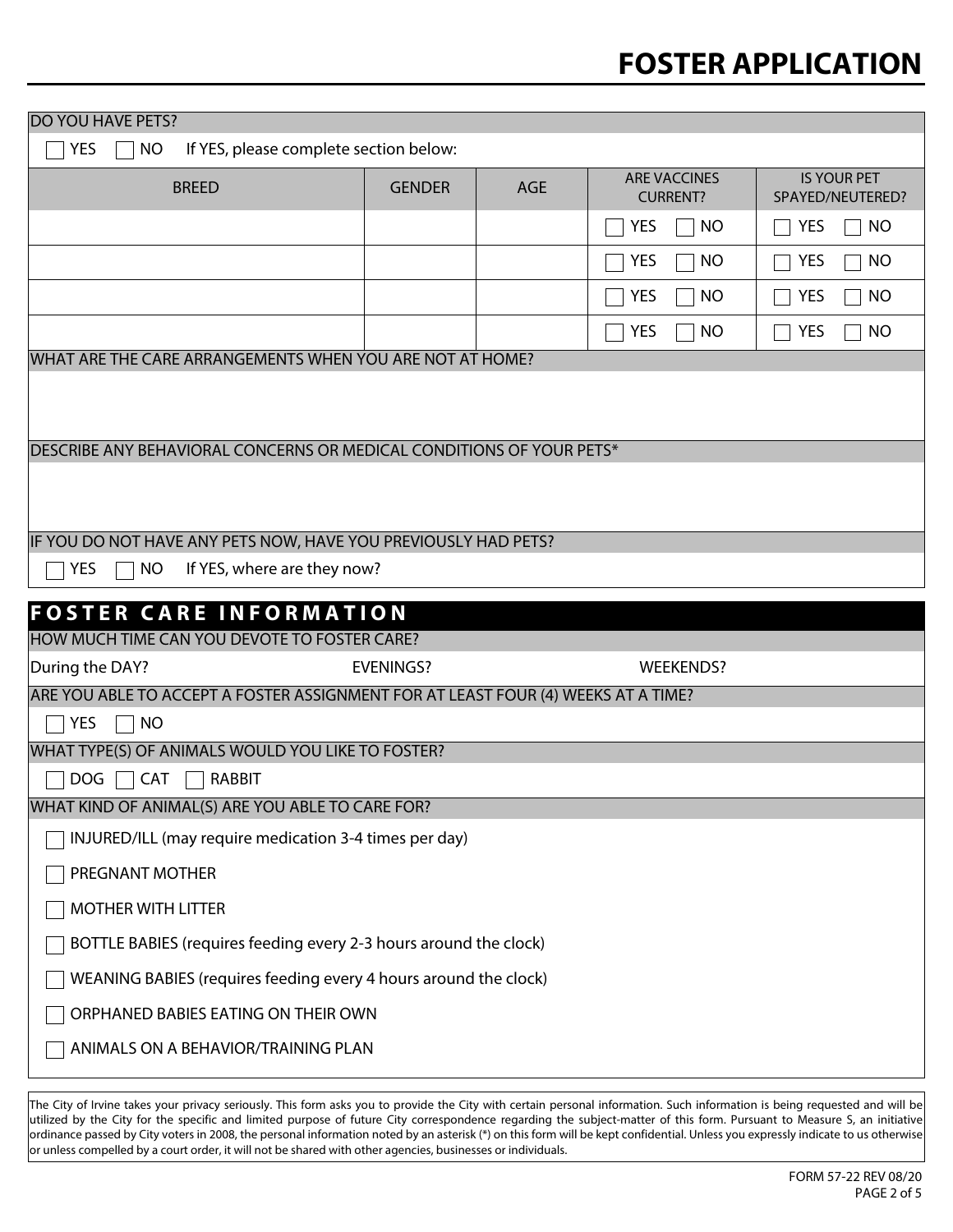## **FOSTER APPLICATION**

| WHAT DO YOU THINK COULD BE THE HARDEST PART ABOUT FOSTERING AND WHAT IS YOUR PLAN TO MANAGE THIS IN THE<br><b>EVENT IT HAPPENS?</b>                                                                                                                                                                                                                                                                                                                                        |
|----------------------------------------------------------------------------------------------------------------------------------------------------------------------------------------------------------------------------------------------------------------------------------------------------------------------------------------------------------------------------------------------------------------------------------------------------------------------------|
|                                                                                                                                                                                                                                                                                                                                                                                                                                                                            |
|                                                                                                                                                                                                                                                                                                                                                                                                                                                                            |
|                                                                                                                                                                                                                                                                                                                                                                                                                                                                            |
| HOW DID YOU HEAR ABOUT OUR FOSTER PROGRAM?                                                                                                                                                                                                                                                                                                                                                                                                                                 |
|                                                                                                                                                                                                                                                                                                                                                                                                                                                                            |
|                                                                                                                                                                                                                                                                                                                                                                                                                                                                            |
| DID A CURRENT VOLUNTEER RECOMMEND YOU TO THE IRVINE ANIMAL CARE CENTER (IACC)?                                                                                                                                                                                                                                                                                                                                                                                             |
| If YES, please list their name so we may thank them:*<br><b>YES</b><br>NO                                                                                                                                                                                                                                                                                                                                                                                                  |
| ANIMAL CARE INFORMATION                                                                                                                                                                                                                                                                                                                                                                                                                                                    |
| PLEASE EXPLAIN WHY YOU WOULD LIKE TO BECOME A VOLUNTEER AT THE IACC                                                                                                                                                                                                                                                                                                                                                                                                        |
|                                                                                                                                                                                                                                                                                                                                                                                                                                                                            |
|                                                                                                                                                                                                                                                                                                                                                                                                                                                                            |
|                                                                                                                                                                                                                                                                                                                                                                                                                                                                            |
|                                                                                                                                                                                                                                                                                                                                                                                                                                                                            |
|                                                                                                                                                                                                                                                                                                                                                                                                                                                                            |
|                                                                                                                                                                                                                                                                                                                                                                                                                                                                            |
| <b>HAVE YOU VISTED THE IACC?</b>                                                                                                                                                                                                                                                                                                                                                                                                                                           |
| <b>YES</b><br><b>NO</b>                                                                                                                                                                                                                                                                                                                                                                                                                                                    |
| ARE YOU CURRENTLY, OR HAVE YOU PREVIOUSLY BEEN INVOLVED WITH, OR FOSTERED ANIMALS FOR ANOTHER ANIMAL<br><b>CARE OR RESCUE ORGANIZATION?</b>                                                                                                                                                                                                                                                                                                                                |
| If YES, which organizations, how are you involved, and when?<br>YES<br><b>NO</b>                                                                                                                                                                                                                                                                                                                                                                                           |
|                                                                                                                                                                                                                                                                                                                                                                                                                                                                            |
|                                                                                                                                                                                                                                                                                                                                                                                                                                                                            |
| ARE YOU COMPLETING VOLUNTEER HOURS REQUIRED BY ANOTHER ORGANIZATION (e.g. School, Court Mandated, or<br>Diversion Program, etc.)?*                                                                                                                                                                                                                                                                                                                                         |
| If YES, provide information about how many hours are required and what program it is for:<br><b>YES</b><br>NO                                                                                                                                                                                                                                                                                                                                                              |
|                                                                                                                                                                                                                                                                                                                                                                                                                                                                            |
|                                                                                                                                                                                                                                                                                                                                                                                                                                                                            |
| The City of Irvine takes your privacy seriously. This form asks you to provide the City with certain personal information. Such information is being requested and will be                                                                                                                                                                                                                                                                                                 |
| utilized by the City for the specific and limited purpose of future City correspondence regarding the subject-matter of this form. Pursuant to Measure S, an initiative<br>ordinance passed by City voters in 2008, the personal information noted by an asterisk (*) on this form will be kept confidential. Unless you expressly indicate to us otherwise<br>or unless compelled by a court order, it will not be shared with other agencies, businesses or individuals. |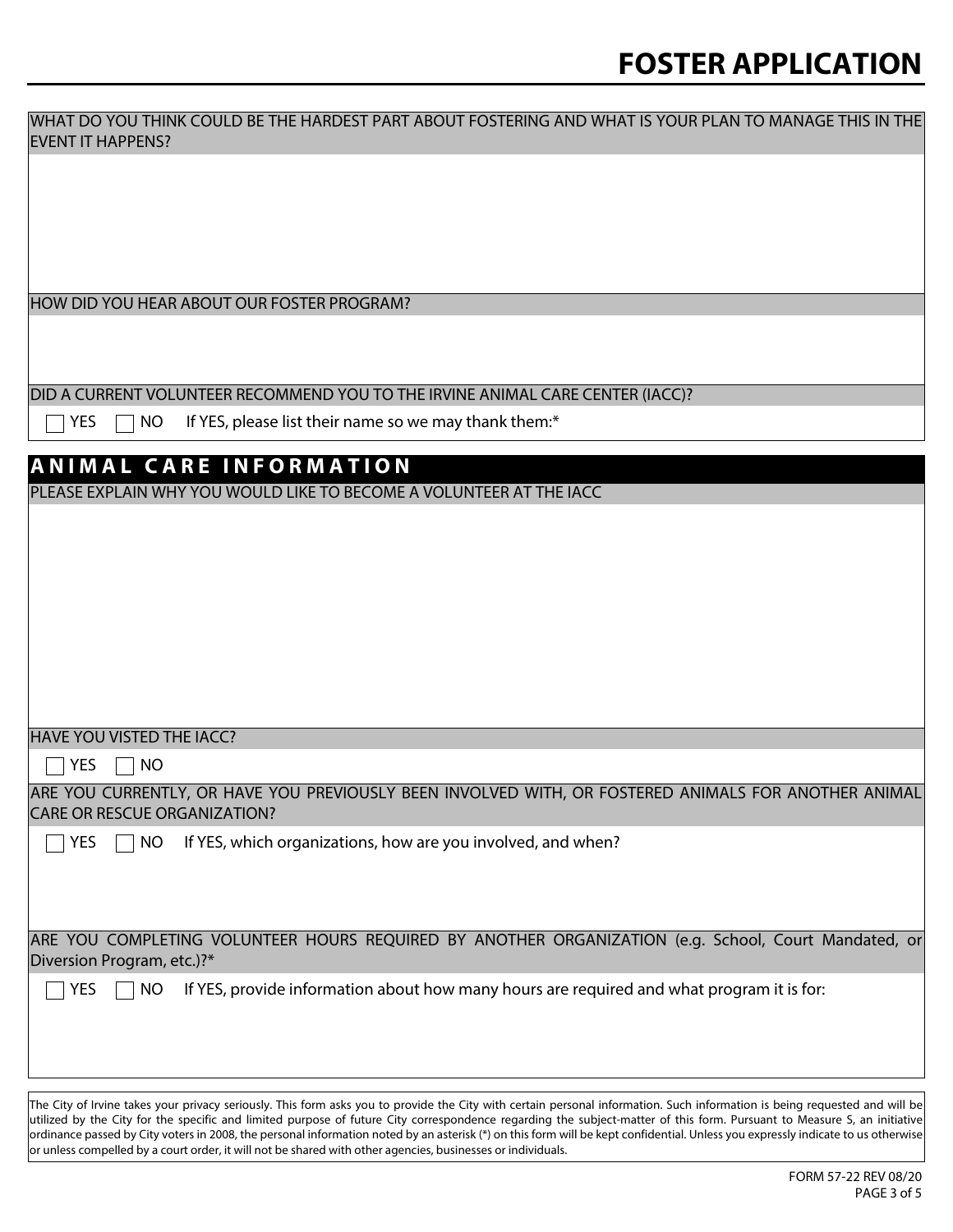| HAVE YOU VOLUNTEERED WITH THE IACC IN THE PAST?                                                                                                                                                                                                                                                              |
|--------------------------------------------------------------------------------------------------------------------------------------------------------------------------------------------------------------------------------------------------------------------------------------------------------------|
| If YES, when?<br><b>YES</b><br><b>NO</b>                                                                                                                                                                                                                                                                     |
| HAVE YOU EVER BEEN TERMINATED FROM A VOLUNTEER OR PAID POSITION?*                                                                                                                                                                                                                                            |
| <b>YES</b><br>If YES, please explain:<br><b>NO</b>                                                                                                                                                                                                                                                           |
| ARE YOU ABLE TO MEET THE ESSENTIAL SERVICE REQUIREMENTS OF THE VOLUNTEER PROGRAM? SEE ATTACHED.                                                                                                                                                                                                              |
| <b>YES</b><br><b>NO</b>                                                                                                                                                                                                                                                                                      |
| DO YOU HAVE ANY HEALTH CONDITIONS (PHYSICAL, MENTAL, OR EMOTIONAL) THAT MAY PREVENT YOU FROM<br>PERFORMING CERTAIN TASKS?*                                                                                                                                                                                   |
| If YES, explain the condition(s) and any special accommodations you may need:<br><b>YES</b><br><b>NO</b>                                                                                                                                                                                                     |
| WHILE THE IACC MAKES EVERY EFFORT TO ADOPT OUT THE ANIMALS, SOME MAY BE DEEMED UNADOPTABLE DUE TO<br>MEDICAL, BEHAVIOR OR MENTAL/EMOTIONAL PROBLEMS. AN ANIMAL DEEMED UNADOPTABLE WILL BE EUTHANIZED<br>HUMANELY. WILL YOU BE ABLE TO VOLUNTEER KNOWING THAT THE IACC DOES EUTHANIZE ANIMALS?                |
| <b>YES</b><br><b>NO</b>                                                                                                                                                                                                                                                                                      |
| OUR MEDICAL TEAM MAKES CARE DECISIONS FOR THE ANIMALS ACCORDING TO PROTOCOL, BEST PRACTICES, AND THEIR<br>BEST PROFESSIONAL JUDGEMENT. HOW DO YOU THINK YOU MIGHT RESPOND IF THEY MAKE A DESISION THAT IS DIFFERENT<br>THAN WHAT YOU WOULD PREFER OR FROM WHAT YOU THINK YOUR PRIVATE VETERINARIAN MIGHT DO? |
|                                                                                                                                                                                                                                                                                                              |

The City of Irvine takes your privacy seriously. This form asks you to provide the City with certain personal information. Such information is being requested and will be utilized by the City for the specific and limited purpose of future City correspondence regarding the subject-matter of this form. Pursuant to Measure S, an initiative ordinance passed by City voters in 2008, the personal information noted by an asterisk (\*) on this form will be kept confidential. Unless you expressly indicate to us otherwise or unless compelled by a court order, it will not be shared with other agencies, businesses or individuals.